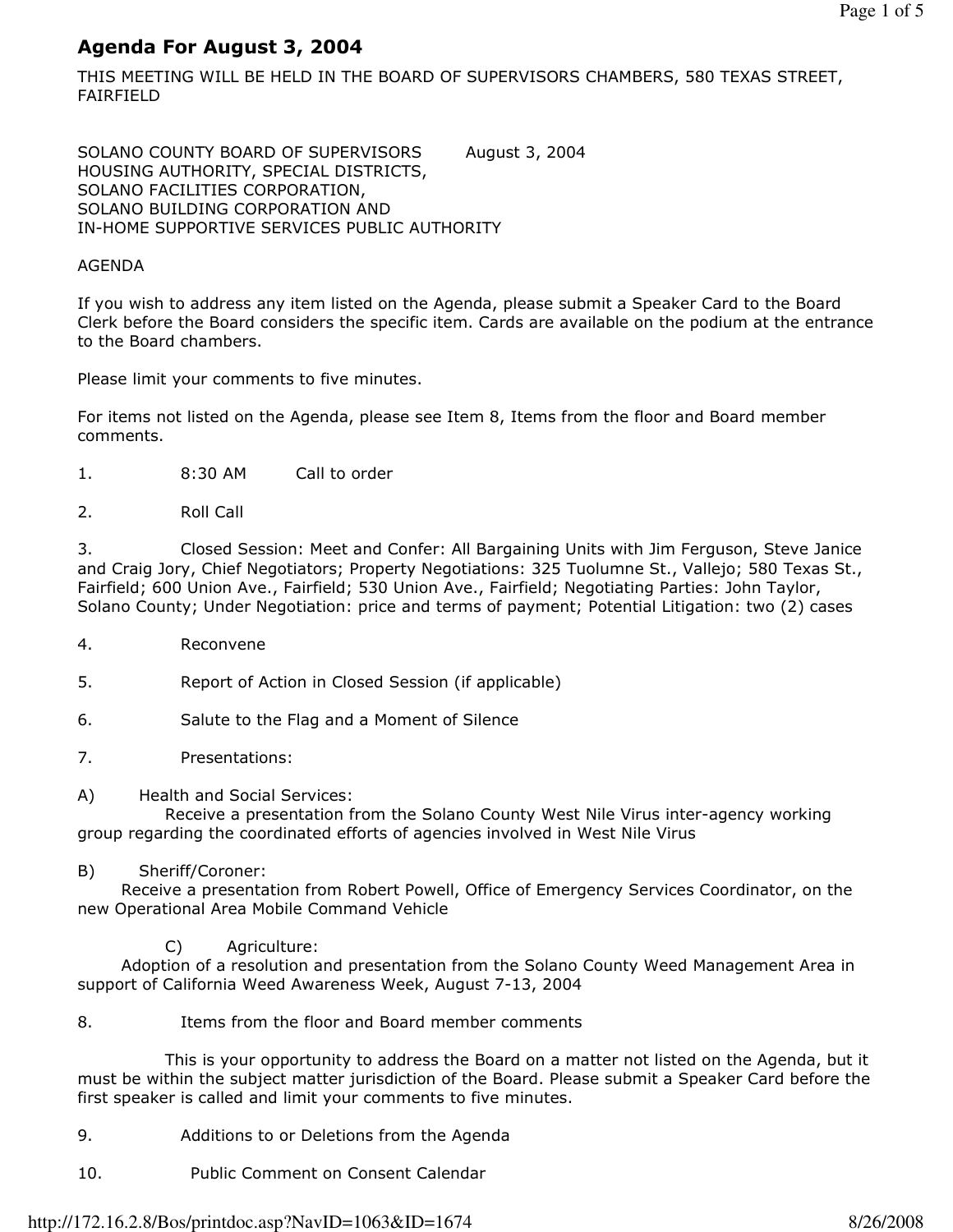Each speaker shall have 5 minutes to address any or all items on the Consent Calendar.

- 11. Approval of the Agenda
- 12. Approval of Consent Calendar

The Board considers all matters listed under the Consent Calendar to be routine and will adopt them in one motion. There will be no discussion on these items before the Board votes on the motion unless Board members request specific items be discussed and/or removed from the Consent Calendar.

### CONSENT CALENDAR

#### GENERAL GOVERNMENT

13. Clerk of the Board of Supervisors: Approval of Minutes: None

#### 14. Board of Supervisors:

Adopt proclamation recognizing Steven Chappell, Executive Director of Suisun Resource Conservation District, for prompt actions in reducing impacts to the Suisun Marsh Wetlands and wildlife resources from pipeline diesel fuel spill (Supervisor Kromm)

#### 15. General Services:

 A) Approval to accept grant offer from Federal Aviation Administration in amount of \$150,000 for design work associated with reconstruction of aircraft parking apron and hangar taxiways, install perimeter fencing at Nut Tree Airport, and construct airport pollution facility; authorize General Services Director to execute grant agreement

 B) Approve establishing Board of Supervisors Sub-Committee consisting of Chairman John Silva and District 4 Supervisor John Vasquez to review and make recommendations for selection of participants on Nut Tree Airport Advisory Committee

### 16. Human Resources:

 Adopt resolution amending Alphabetical Listing of Classes and Salaries designating the Superintendent of Juvenile Hall as member of the Executive Management group with a top yearly salary of \$87,146

### HEALTH AND SOCIAL SERVICES

17. Health and Social Services:

 A) Approval to apply for California State Incentive Grant Project funding for reduction of binge drinking related problems among youth and young adults in amount of \$750,000 over three years effective October 1, 2004

Approval to apply for Targeted Capacity Expansion Grant Funding from Federal Substance Abuse and Mental Health Services Administration in amount of \$1,499,244 to provide residential and outpatient drug treatment to Latino adults for three years

#### CRIMINAL JUSTICE

### 18. Sheriff/Coroner:

 Approve three year service contract for the period September 1, 2004 through August 31, 2007 with AT&T Corporation to provide inmate, collect call and call monitoring telephone services in County adult detention facilities; authorize Sheriff to execute contract

### LAND USE/TRANSPORTATION

19. Resources Management: Adopt resolution approving City of Davis, City of Dixon and University of California, Davis,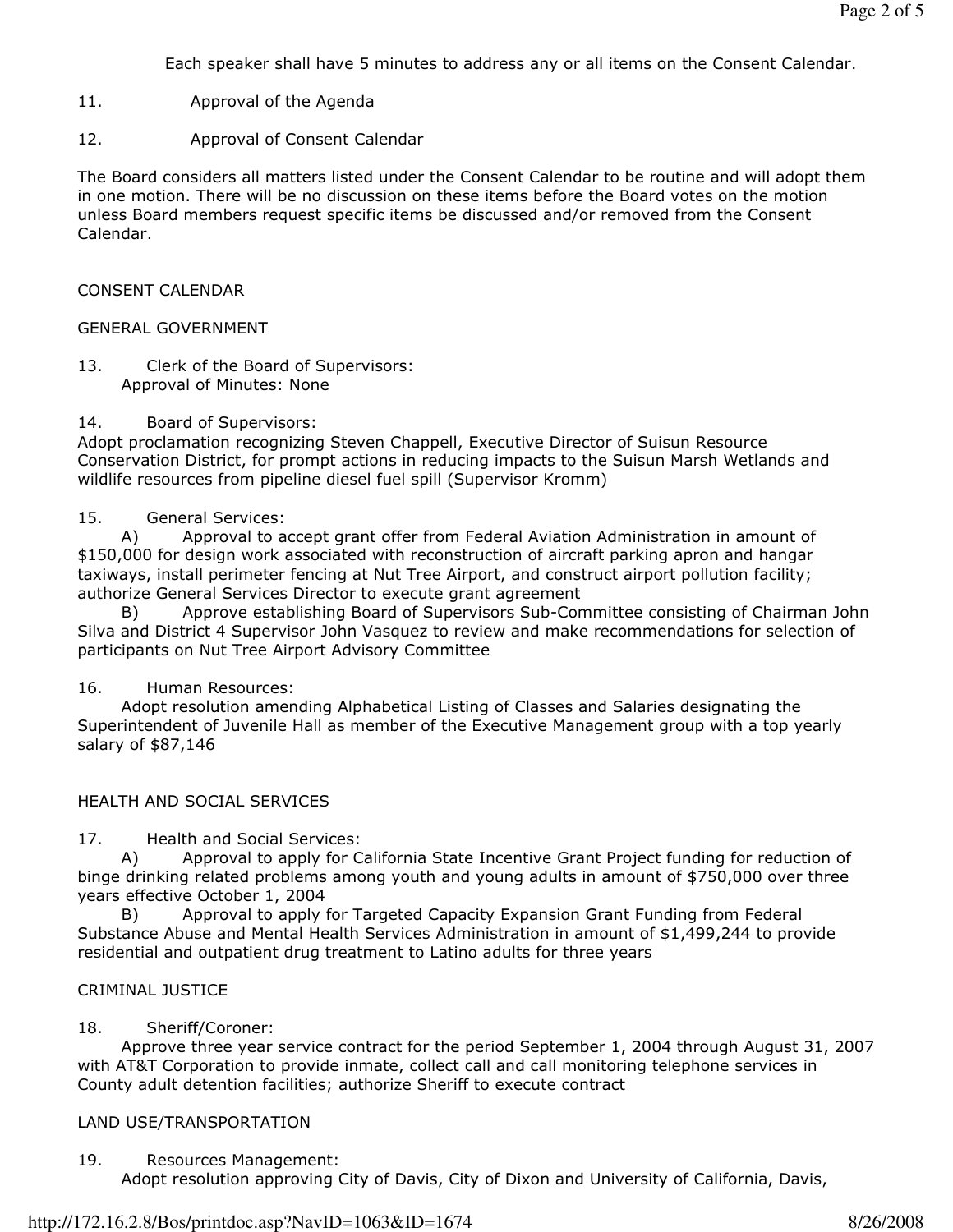proposal to State Department of Conservation's California Farmland Conservancy Program and to U.S. Department of Agriculture's Farm and Ranch Land Protection Program for McConeghy Property Agricultural Conservation Easement

### **OTHER**

### 20. Agriculture:

Authorize the County Administrator to execute agreement with Performance Pest Management for emergency treatment of glassy-winged sharpshooter infestation area in Vacaville; approve appropriation transfer of Unanticipated Revenue in amount of \$250,000 from California Department of Food and Agriculture to fund agreement

### SPECIAL DISTRICTS GOVERNED BY THE BOARD OF SUPERVISORS: None

### SCHEDULED CALENDAR

- 21. Rescheduled Consent Items: (Items pulled from Consent Calendar above)
- A) E)
- B) F)
- C) G)
- D) H)
- 22. Solano County Fair Association:

 Receive a presentation from the Solano County Fair and the Mills Corporation regarding the Preliminary Master Plan Concepts submitted on June 30, 2004

### GENERAL GOVERNMENT

23. County Administrator:

A) Receive status report on legislation of importance to Solano County and take action as recommended

 B) Consider adopting principles for establishment and operation of the Pension Funding Advisory Committee; adopt principles for use and operation of Pension Funding Stabilization Fund; approve appropriation transfer request in the amount of \$8,413,444 into the Debt Service Fund (4/5 vote required); approve appropriation transfer request in the amount of \$1,137,284 to record appropriations for the PERS TRAN transaction for FY2004/05 (4/5 vote required)

 C) Receive a presentation by members of the Solano County delegation regarding the June, 2004 visit to Ji'an, People's Republic of China; consider actions to establish a Sister City with the City of Ji'an

24. Department of Information Technology:

 Consider approval to enter into a Memorandum of Understanding with the seven cities of Solano County and the Solano Emergency Medical Services Cooperative on Joint Solano Emergency Communications Activities (SECA); authorize the County Administrator to appoint representatives to the SECA Steering Committee and the SECA Implementation Sub-Committee

### HEALTH AND SOCIAL SERVICES:

25. Health and Social Services:

 Receive a presentation from Larry Sly, Executive Director of the Food Bank of Contra Costa and Solano, on the food distribution process in Solano County (Supervisor Kromm)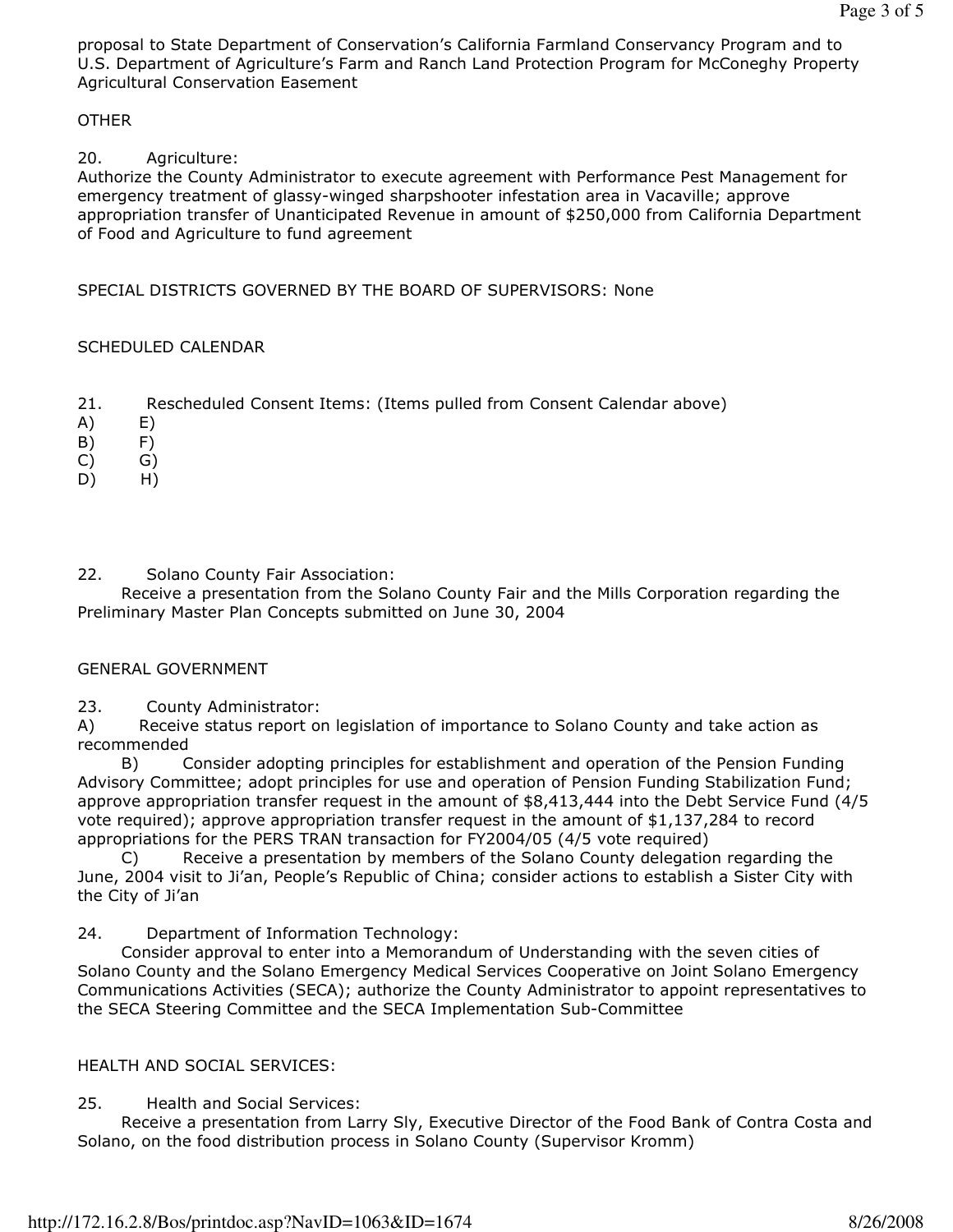## CRIMINAL JUSTICE

26. Probation and Sheriff/Coroner:

 Receive a report updating the transition to California Forensic Medical Group (CFMG) for the provision of medical services at jail facilities and Juvenile Hall

# 2:00 p.m.

27. Resources Management:

 A) Conduct a noticed/published hearing to consider the Planning Commission recommendation to adopt an ordinance approving Rezoning Petition Application Z-03-05 on approximately 25 acres located in the English Hills area north of Vacaville from A-20 Exclusive Agriculture to RR-5 Rural Residential (waive reading of the ordinance by majority vote) B) Consider adopting a resolution placing the Countywide Transportation Sales Tax Measure on the November 2, 2004 ballot

C) Receive a report on street lighting in Solano County

 D) Receive a report regarding the status of code enforcement efforts on behalf of Solano County; consider adopting a policy for prioritizing code enforcement resources

E) Receive a presentation regarding cost recovery options for the Code Enforcement Program; provide direction to staff

### MISCELLANEOUS ITEMS

28. Appointments/Resignations to Boards and Commissions: None

29. Adjourn:

### MEETING CALENDAR

8/3 4:00 p.m. Solano County Children and Families Commission, Solano County Office of Education, 5100 Business Center Dr., Waterman Room, FF 8/3 6:30 p.m. Solano County SIDS Advisory Committee, 300 Hospital Drive, Executive Conference Rm., Vallejo 8/4 9:30 a.m. BAAQMD, 939 Ellis St., San Francisco 8/4 Noon Childrens Alliance, Joseph Nelson Community Center, Suisun 8/4 1:00 p.m. ABAG Regional Planning Committee, MetroCenter Auditorium, 101 Eighth St., Oakland 8/5 10:00 a.m. Solano County Zoning Administrator, Environmental Management, 470 Chadbourne Rd., 2nd Floor, FF 8/5 1:00 p.m. BCDC, MetroCenter Auditorium, 101 Eighth St., Oakland 8/5 7:00 p.m Solano County Planning Commission, Board of Supervisors Chambers, 580 Texas St., FF 8/10 9:00 a.m. Board of Supervisors, Board Chambers, 580 Texas St., FF 8/10 4:00 p.m. Maternal, Child, and Adolescent Health Advisory Board, 275 Beck Ave., Conf. Rm. 1, FF 8/11 9:00 a.m. Yolo-Solano Air Quality Management District, 1947 Galileo Court, Suite 103, Davis 8/11 6:00 p.m. Alcohol and Drug Advisory Board, 2101 Courage Dr., FF 8/11 6:00 p.m. Solano Transportation Authority Board, Suisun City Hall, 701 Civic Center Blvd., Suisun 8/11 6:15 p.m. Solano County Fair Board of Directors, Administration Building, Solano County Fairgrounds, Vallejo 8/12 1:30 p.m. Emergency Medical Care Committee, 275 Beck Ave., Conf. Rm. 1, FF 8/12 7:00 p.m. Solano County Aviation Advisory Commission/Airport Land Use Commission, Nut Tree Airport, Vacaville 8/12 7:00 p.m. Solano County Water Agency, 508 Elmira Rd., Vacaville 8/13 9:00 a.m. Local Task Force for Integrated Waste Management, Fairfield-Suisun Sewer District Office, 1010 Chadbourne Rd., Suisun